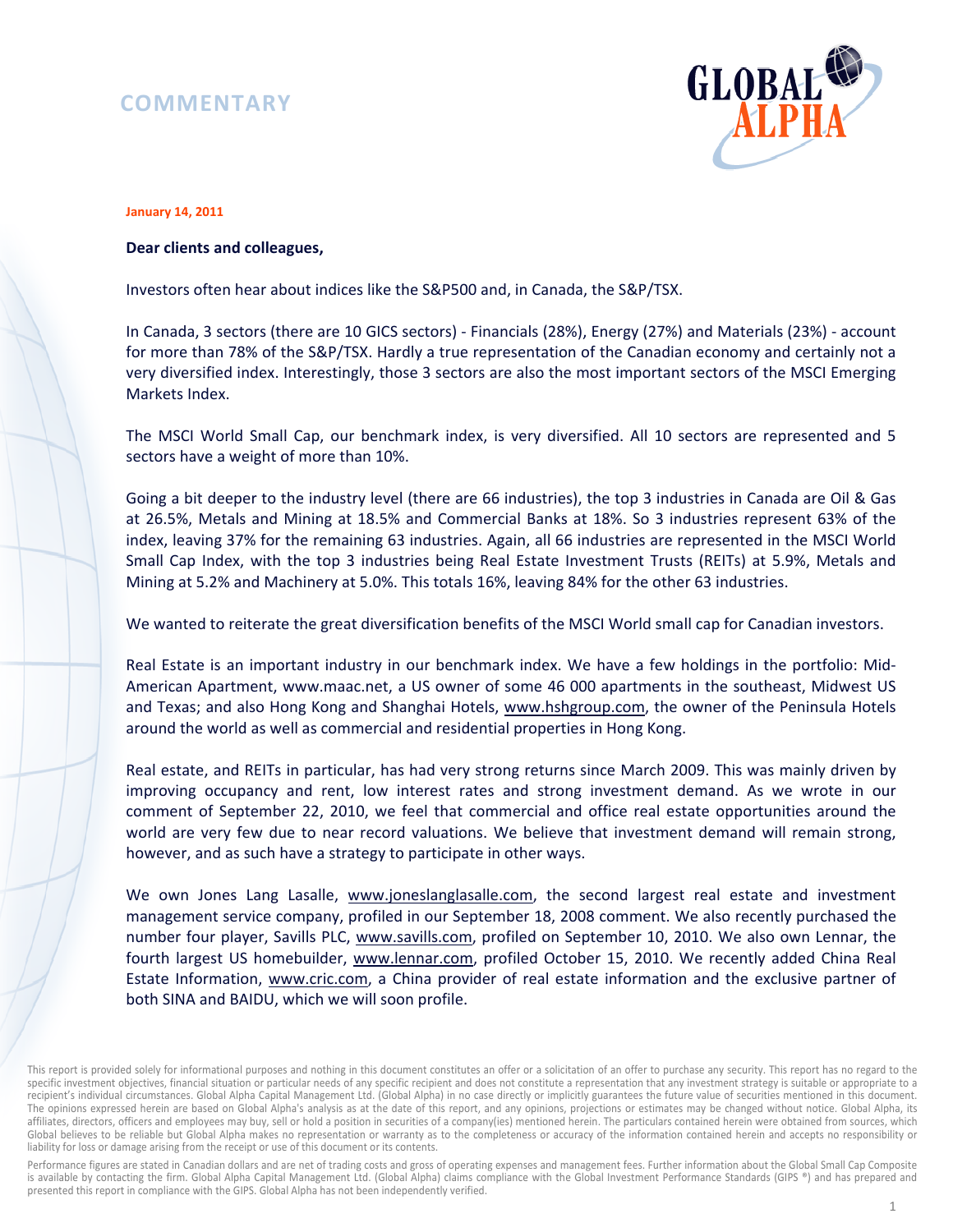## **COMMENTARY cont.**



Finally, we also recently added CoreLogic, www.corelogic.com, to the portfolio.

## **Description**

US-based CoreLogic is a leading player in providing information and business analytics to the residential real estate industry, lenders, owners, agents. It has 2 divisions:

## *Business and Information services (58% of Revenues / 55% of EBITDA, EBITDA Margin 25%).*

In this division, the company provides tax information (65% market share) to real estate lenders on the status of taxes due on specific properties. It also pays taxes on behalf of lenders. The company also has a flood division where it provides lenders a report of a property's flood hazard, a Federal legal requirement in the US. The company also has a property valuation business to mortgage lenders, real estate brokers and investors. Finally, the company also sells software and services to mitigate losses on default and manage foreclosures.

This business is mature and cyclical, has high cash flow, high barriers to entry, and has large market share. This business sells information and outsourced services. Clients consist of large national mortgage lenders (e.g. Wells Fargo, BOA, JP Morgan, C, and GMAC).

The other division is *Data & Analytics (42% of Rev / 45% of EBITDA, EBITDA Margin 30%).* This division provides risk and fraud analytics. For example, statistical scoring and tenant background screening, risk management, collateral assessment, etc.

Its realtor solution also is used by over 45% of real estate agent in the US and Canada and is used to post information on MLS.

#### **Target market size**

- There are over 120 million homes in the US and over 70 million mortgages. Over US\$2 Billion in mortgages is transacted each week.
- There are approximately 5 million homes sold each year, down from a peak of about 7.25 in 2005.
- There are approximately 38 million rental units in the US and 95 million people occupying them.
- The amount of data generated and analytics required is growing fast.

#### **Competitive advantage**

The company is a market share leader and has well established relationships with major lenders. It has the most extensive database of proprietary and publicly available information. The data quality is well recognized.

#### **Growth strategy**

We are optimistic that the market will grow. The US population is growing. Real estate transactions are down significantly from the peak. Foreclosures will still be important for a few years. And better analytics are required to avoid repeating the mistakes of the past.

This report is provided solely for informational purposes and nothing in this document constitutes an offer or a solicitation of an offer to purchase any security. This report has no regard to the specific investment objectives, financial situation or particular needs of any specific recipient and does not constitute a representation that any investment strategy is suitable or appropriate to a recipient's individual circumstances. Global Alpha Capital Management Ltd. (Global Alpha) in no case directly or implicitly guarantees the future value of securities mentioned in this document. The opinions expressed herein are based on Global Alpha's analysis as at the date of this report, and any opinions, projections or estimates may be changed without notice. Global Alpha, its affiliates, directors, officers and employees may buy, sell or hold a position in securities of a company(ies) mentioned herein. The particulars contained herein were obtained from sources, which Global believes to be reliable but Global Alpha makes no representation or warranty as to the completeness or accuracy of the information contained herein and accepts no responsibility or liability for loss or damage arising from the receipt or use of this document or its contents.

Performance figures are stated in Canadian dollars and are net of trading costs and gross of operating expenses and management fees. Further information about the Global Small Cap Composite is available by contacting the firm. Global Alpha Capital Management Ltd. (Global Alpha) claims compliance with the Global Investment Performance Standards (GIPS ®) and has prepared and presented this report in compliance with the GIPS. Global Alpha has not been independently verified.